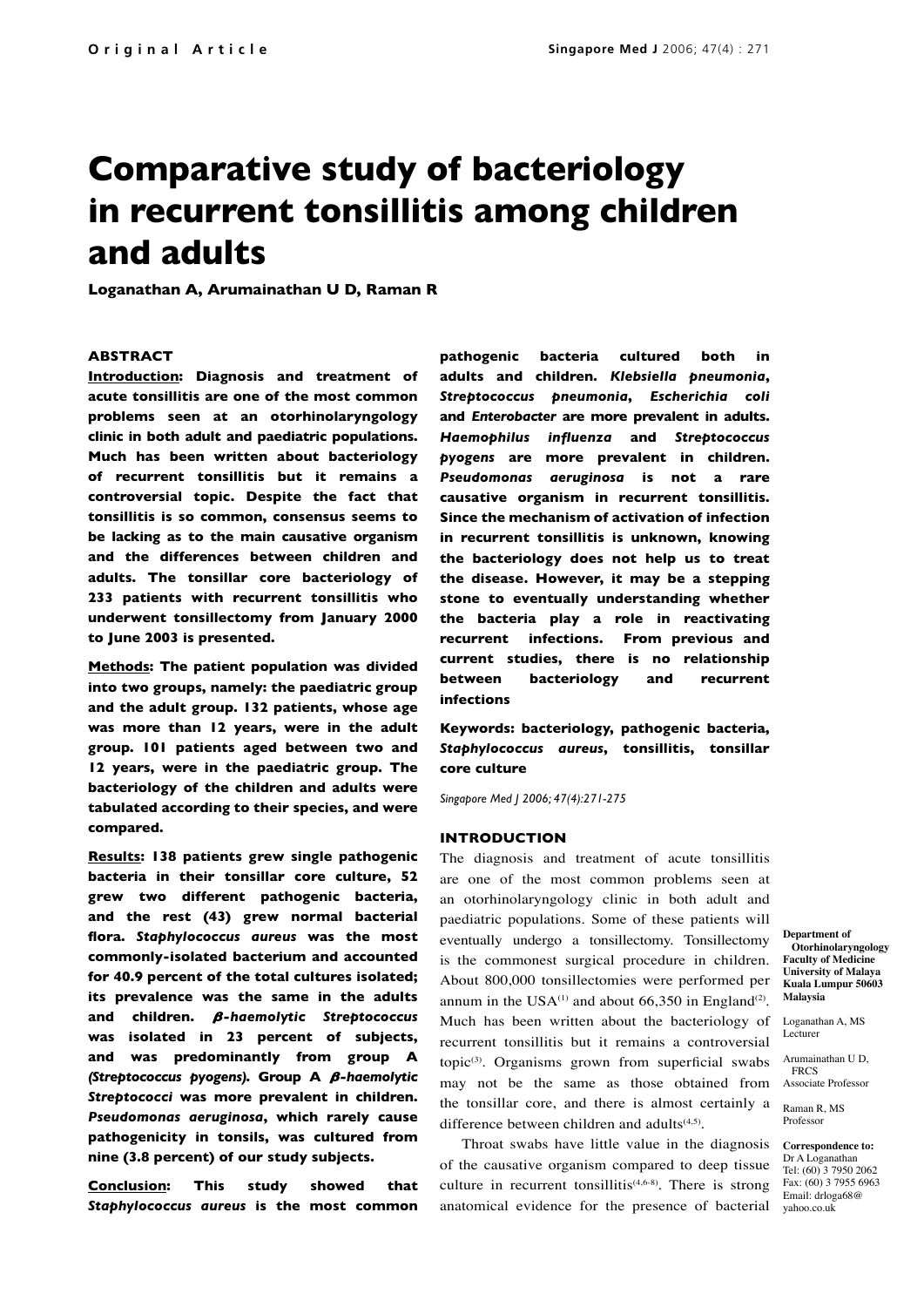biofilms in chronically-diseased tonsils. Because sessile bacteria within biofilms are resistant to host defenses and antibiotics, bacterial biofilms within tonsils may explain the chronicity and recurrent nature of some forms of tonsillitis $(9,10)$ . A comparative study of the histology of tonsils between recurrent tonsillitis and tonsillar hypertrophy by Zhang et  $al^{(11)}$  showed that reactive lymphoid hyperplasia and presence of chronic inflammatory cells, predominantly lymphocytes, are the two most important features that is seen in patients with recurrent tonsillitis. The part played by viruses in acute tonsillitis is unknown, and in children, it has been felt that an initial viral tonsillitis may predispose to a superinfection by bacteria<sup>(12)</sup>.

The composition of normal commensal bacteria of oropharynx and nose, i.e. *Viridans streptococci, Bacteroids, Fusobacteria, Spirochaetes, Lactobacilli, Veillonella* and other anaerobic cocci, *Actinomyces, Haemophilus influenzae, Streptococcus pneumoniae, Staphylococcus epidermidis, Staphylococcus aureus,* and coliforms, such as *Escherichia coli, Proteus, Klebsiella* and *Pseudomonas,* may be disrupted by frequent use of broad-spectrum antimicrobials, by inhibiting sensitive organisms and allowing overgrowth of the resistant ones. This may cause serious infection by the normal commensals. Despite the fact that tonsillitis is so common, consensus seems to be lacking as to the main causative organisms and its differences in children and adults $(3)$ .

### **METHODS**

This is a non-randomised prospective study held over 42 months (January 2000 to June 2003). Patients were selected from those who were going for tonsillectomy at the University of Malaya Medical Centre. They were divided into two groups, namely: the paediatric group (patients from two to 12 years old) and the adult group (patients older than 12 years old).

Inclusion criteria<sup>(19)</sup> were: three or more severe recurrent attacks of tonsillitis in two consecutive years. Patients are considered to have severe illness if at least three associated symptoms, i.e. high fever, snoring during acute attacks, unable to take normal diet, absence from school/work, and admission to hospital, are present. Patients were only included in this study if reactive lymphoid hyperplasia and presence of chronic inflamatory cells, predominantly lymphocytes, was reported histopathologically $(11)$ . Exclusion criteria were: tonsillectomy done for obstructive sleep apnoea, unilateral enlargement,

|  | Table I. Types of cultures isolated in adults and |  |  |
|--|---------------------------------------------------|--|--|
|  | children and their distribution.                  |  |  |

| Total        | 138<br>(59.2%) | 52<br>(22.3%)                                  | 43<br>(18.5%) | 233<br>(100%) |  |  |
|--------------|----------------|------------------------------------------------|---------------|---------------|--|--|
| Child        | 62             | 20                                             | 19            | 101           |  |  |
| <b>Adult</b> | 76             | 32                                             | 24            | 132           |  |  |
|              | Single         | Normal<br>respiratory<br>Mix<br>flora<br>Total |               |               |  |  |

glossopharyngeal neuralgia, less than three attacks per year, and symptoms less than two years. Diabetics and immunocompromised patients were excluded from the study.

Patients who satisfied the criteria by history and clinical examination were subjected to tonsillectomy. Tonsillectomy for all these patients were carried out by the blunt dissection method. All the tonsils were cut into two halves. One-half from each side was sent for histopathology and the other half for core culture. The histopathology was reviewed, and patients who did not have evidence of chronic infection were further excluded. Based on the above criteria, 233 patients were included in this study, out of whom 132 were adults and 101 were children. The bacteriology of the children and adults were tabulated according to their species, and were compared.

#### **RESULTS**

Of the 233 patients included in this study, 132 (56.7%) were adults and 101 (43.4%) were children. In the adult group, the male: female ratio was 1:1, while in children, the ratio was 1.4:1. The patients were grouped according to the types of cultures isolated, i.e. single, mixed or normal respiratory flora (Table I). Pathogenic organisms that were cultured from tonsils of single and mixed flora were further grouped according to their species. The total percentage of pathogenic organisms and their differences between adults and children were reviewed.

From the 138 patients in whom a single organism was isolated, *Staphylococcus aureus* was predominantly seen in adults (45.5%); while *-haemolytic Streptococcus* was predominantly seen in children (39.3%). *Klebsiella pneumonia* (26.0%) was the next most common organism in adults, compared to *Staphylococcus aureus* (36.1%) in children. The other organisms isolated in the single culture were *Haemophilus influenza, Streptococcus pneumonia, Pseudomonas, Enterobacter, Escherichia coli* and *Acinetobacter*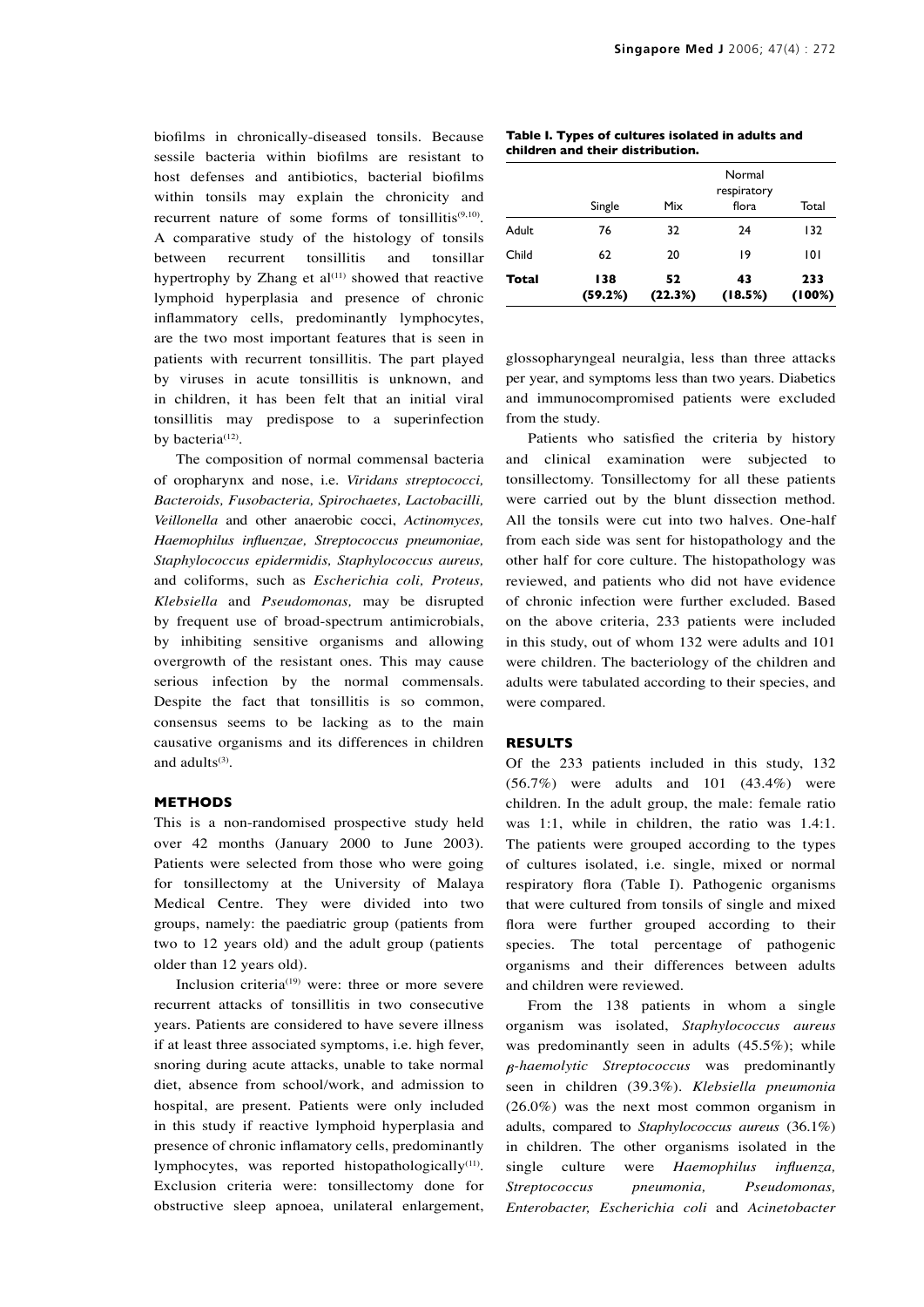|                                   |                | Adults |                 | Children |                | Total |
|-----------------------------------|----------------|--------|-----------------|----------|----------------|-------|
| Organisms                         | Count          | %      | Count           | %        | Count          | %     |
| Staphylococcus aureus             | 35             | 45.5   | 22              | 36.1     | 57             | 41.3  |
| Klebsiella pneumonia              | 20             | 26.0   | 4               | 6.6      | 24             | 17.4  |
| <b>B-haemolytic Streptococcus</b> | 8              | 10.4   | 24              | 39.3     | 32             | 23.2  |
| Haemophilus influenza             | $\overline{2}$ | 2.6    | $\overline{10}$ | 16.4     | 12             | 8.7   |
| Streptococcus pneumonia           | $\overline{4}$ | 5.2    | 0               | 0.0      | $\overline{4}$ | 2.9   |
| Pseudomonas                       | 3              | 3.9    |                 | 1.6      | $\overline{4}$ | 2.9   |
| Enterobacter                      | $\overline{2}$ | 2.6    | $\mathbf 0$     | 0.0      | $\mathbf{2}$   | 1.5   |
| Escherichia coli                  | $\overline{2}$ | 2.6    | 0               | 0.0      | 2              | 1.5   |
| Acinetobacter                     |                | 1.3    | 0               | 0.0      |                | 0.7   |
| Total                             | 77             | 100.0  | 61              | 100.0    | 138            | 100.0 |

**Table II. Comparison of various organisms isolated in the single culture group.**

**Table III. Comparison of various organisms isolated in the mixed group.**

|                                   | Adults         |      | Children |       | Total          |      |
|-----------------------------------|----------------|------|----------|-------|----------------|------|
| Organisms                         | Count          | %    | Count    | %     | Count          | %    |
| Staphylococcus aureus             | 24             | 37.5 | 18       | 45.0  | 42             | 40.4 |
| Klebsiella pneumonia              | 12             | 18.8 | 9        | 22.5  | 21             | 20.2 |
| <b>B-haemolytic Streptococcus</b> | 12             | 18.8 |          | 2.5   | 13             | 12.5 |
| Haemophilus influenza             | $\overline{4}$ | 6.3% | 6        | 15.0% | 10             | 9.6% |
| Streptococcus pneumonia           | 5              | 7.8% |          | 2.5%  | 6              | 5.8% |
| Pseudomonas                       | $\overline{2}$ | 3.1% | 3        | 7.5%  | 5              | 4.8% |
| Enterobacter                      | 3              | 4.7% |          | 2.5%  | $\overline{4}$ | 3.9% |
| Escherichia coli                  | $\mathbf{2}$   | 3.1% | 0        | 0.0%  | $\mathbf{2}$   | 1.9% |
| Acinetobacter                     | 0              | 0.0% |          | 2.5%  |                | 1.0% |

(Table II). From the 52 patients in whom a mixed culture was isolated, more than one organism was isolated from each patient which occurred in different permutations and combinations. But the type of organisms and its prevalence in adults and children were similar to that of the single culture (Table III).

Overall (i.e. from the total organisms cultured from single and mixed cultures), the commonlyisolated organisms from adults were *Staphylococcus aureus* (41.8%), *Klebsiella pneumonia* (22.7%) and  $\beta$ *-haemolytic Streptococcus* (14.2%); while in children, *Staphylococcus aureus* (39.6%), *-haemolytic Streptococcus* (32.7%) and *Haemophilus influenza* (15.8%) were commonly isolated. *Klebsiella pneumonia, Streptococcus pneumonia* and *Enterobacter* were more prevalent in adults; while  $\beta$ -haemolytic Streptococcus and *Haemophilus influenza* were more prevalent in children. *Streptococcus pneumonia* was isolated from ten patients (4.3%), out of which nine are from adults. *Escherichia coli* was isolated from four of the tonsillar cores of adults but none from the paediatric age group. *Pseudomonas aeruginosa* was seen in nine patients, out of which a single organism was cultured in four of the patients; the incidence is the same in both adults and children (Table IV).  $\beta$ *-haemolytic Streptococcus*, including from Group A and G, was found in tonsillar cores of 53 (21.9%) cultures. Predominantly Group A was isolated in 47% of the cultures and it was found to be prevalent in children. Group C was prevalent in adults (Table V).

## **DISCUSSION**

In their study in 1991, Gaffney et  $al^{(5)}$  found that *Haemophilus influenza* was the single most common bacterium isolated from the centre of the tonsil (referred to as the tonsil core), and this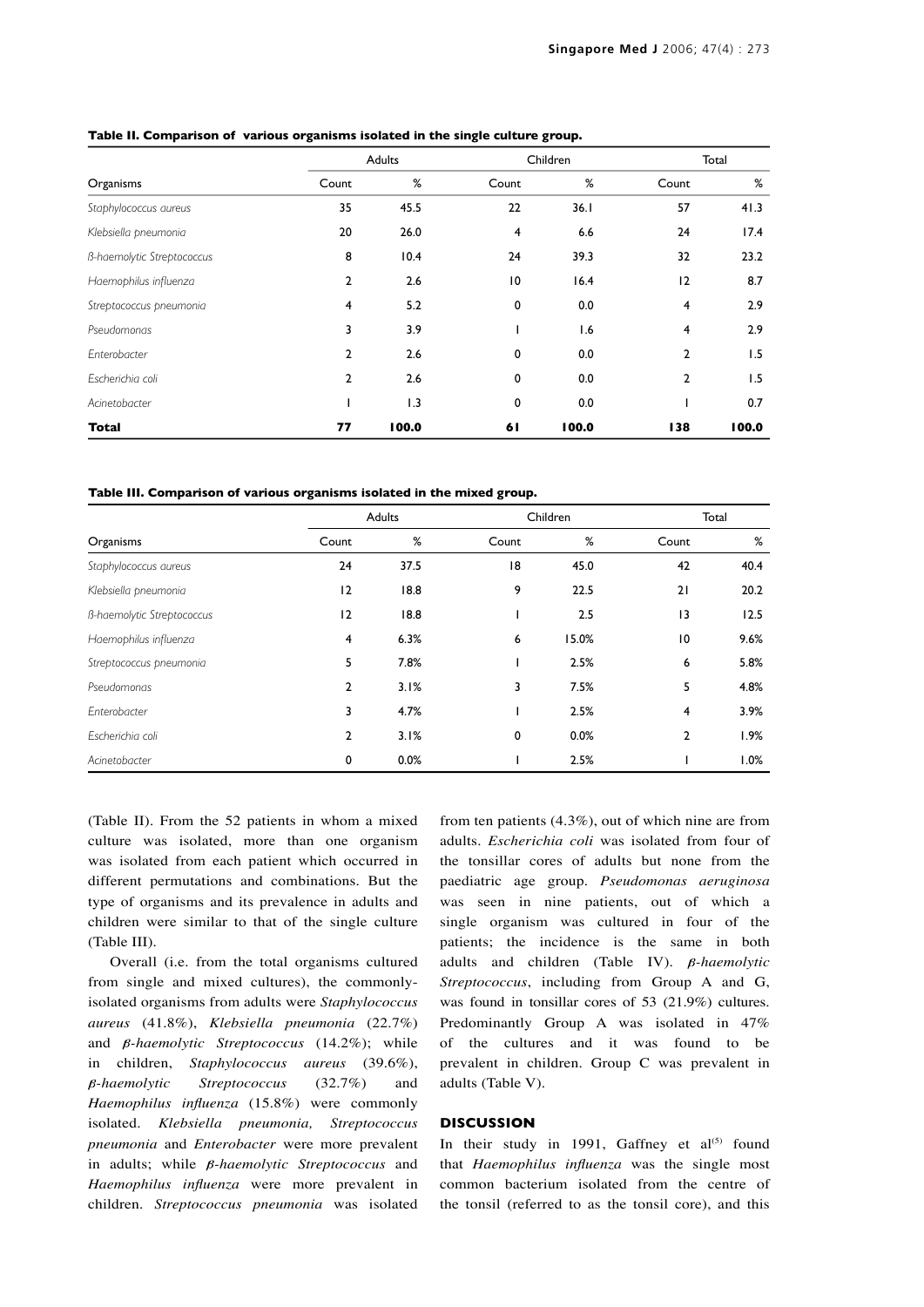|                                   |       | Adults |       | Children |                 | Total |
|-----------------------------------|-------|--------|-------|----------|-----------------|-------|
| Organisms                         | Count | %      | Count | %        | Count           | %     |
| Staphylococcus aureus             | 59    | 41.8   | 40    | 39.6     | 99              | 40.9  |
| Klebsiella pneumonia              | 20    | 14.2   | 33    | 32.7     | 53              | 21.9  |
| <b>B-haemolytic Streptococcus</b> | 32    | 22.7   | 5     | 5.0      | 37              | 15.3  |
| Haemophilus influenza             | 6     | 4.3    | 16    | 15.9     | 22              | 9.1   |
| Streptococcus pneumonia           | 9     | 6.4    |       | 1.0      | $\overline{10}$ | 4.1   |
| Pseudomonas                       | 5     | 3.6    | 4     | 4.0      | 9               | 3.7   |
| Enterobacter                      | 5     | 3.6    |       | 1.0      | 6               | 2.5   |
| Escherichia coli                  | 4     | 2.8    | 0     | 0.0      | 4               | 1.7   |
| Acinetobacter                     |       | 0.7    |       | 1.0      | 2               | 0.8   |

**Table IV. Overall comparison of various types of organisms between adults and children.**

was more prevalent in children. *Staphylococcus aureus* was the next most commonly isolated bacterium. Mixed pathogens were found throughout all age groups and  $\beta$ -haemolytic Streptococcus from Group A to G were found in 22%, out of which 62% was from Group A. Bacteriology of the tonsillar core may change with age, and it was found that  $\beta$ *-haemolytic Streptococci* was more common in children than in adults $(13-15)$ . The incidence of  $\beta$ *-haemolytic Streptococcus* Group A variety was the most prevalent group, followed by Group  $C^{(5,16)}$ .

Danielides et  $al^{(17)}$  reported a case of recurrent tonsillitis caused by *Pseudomonas aeruginosa* which they found to be rare. Anaerobic bacteria were present in a significant number of acutely inflamed tonsils, compared to healthy children<sup>(18)</sup>. In 132 adults and 101 children in which the core tonsillar bacteriology was studied, mixed pathogens were seen in 22.2% of patients, predominantly in adults (13.7%). Gaffney et al<sup>(5)</sup> observed similar findings. Predominantly *Staphylococcus aureus* was cultured in both adults and children with an almost equal incidence. Brook et  $al^{(20)}$  observed a similar prevalence.

In adults, the next common organisms were *Klebsiella pneumonia, β-haemolytic Streptococcus, Streptococcus pneumonia* and *Haemophilus influenza;* while in children, the next common organisms were *-haemolytic Streptococcus* followed by *Haemophilus influenza* and *Klebsiella pneumonia*. *Klebsiella pneumonia* was isolated from 22.1% of adult cultures. Previous publications in the literature of core cultures do not report the significance of *Klebsiella pneumonia* in their studies. The prevalence of *Klebsiella pneumonia* is low (5.0%) in children compared to adults.

**Table V. Prevalence of different types of**  β**-haemolytic Streptococcus in adults and children.**

| Total             | 20 (100%) | 33 (100%) | 53 (100%) |
|-------------------|-----------|-----------|-----------|
| Group G           | 2(10%)    | 2(6%)     | 4 (8%)    |
| Group C           | 10(50%)   | 2(6%)     | 12(23%)   |
| Group B           | 5 (25%)   | 7(21%)    | 12(23%)   |
| Group A (pyogens) | 3(15%)    | 22 (67%)  | 25 (47%)  |
| $\beta$ HS        | Adult     | Children  | Total     |

*Haemophilus influenza* was found only in 10.0% of total cultured organisms, compared to other studies by Gaffney et al<sup>(5)</sup>, Surow et al<sup>(21)</sup> and Lidroos(22). They found that *Haemophilus influenza* was the most common organism cultured, followed by *Staphylococcus aureus*. Gaffney et al<sup>(5)</sup> isolated *Haemophilus influenza* from 72% of core culture samples; however, the prevalence of *Haemophilus influenza* according to age group was similar to this study.

 $\beta$ -haemolytic Streptococcus was the second most common organism isolated from children and was more prevalent, compared to adults. The prevalence of Group A  $\beta$ -haemolytic Streptococcus *(Streptococcus pyogens)* was similar to the studies by Brook and Foote<sup> $(14)$ </sup>, and Ramirez et al<sup> $(16)$ </sup>. Unlike this study, Gaffney et al<sup>(5)</sup> found Group A  $\beta$ -haemolytic *Streptococcus* to be more prevalent in adults. The prevalence of Group B, Group C and Group G *β-haemolytic Streptococcus* differed in all previous studies, which we feel may represent a geographical difference $(5,14)$ .

*Klebsiella pneumonia* and *Escherichia coli*  were seen more commonly in adults compared to children. This may be due to transient colonisation of these organisms in adults secondary